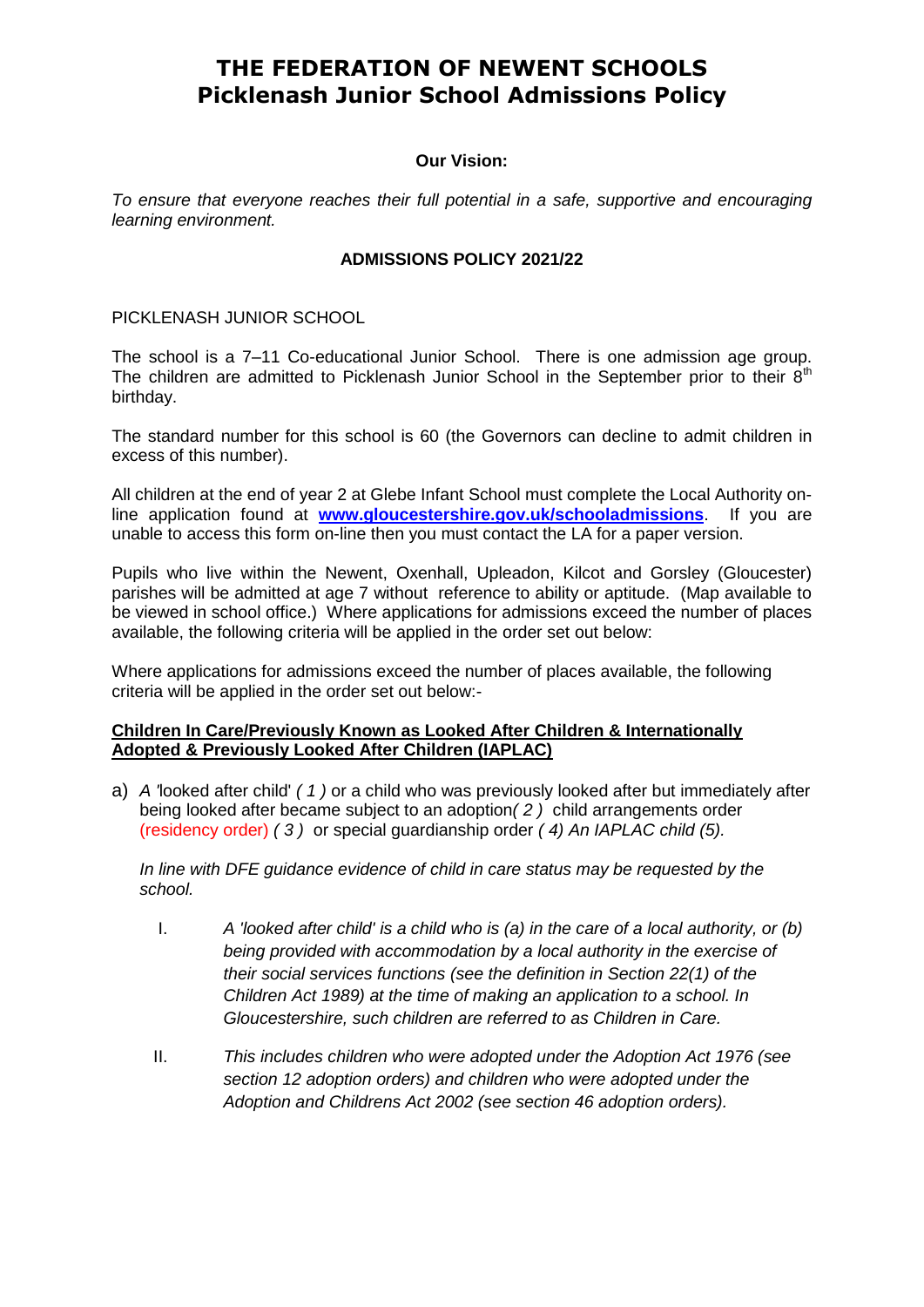# **THE FEDERATION OF NEWENT SCHOOLS Picklenash Junior School Admissions Policy**

- *III. The definition of previously looked after children includes children who appear (to the admission authority) to have been in state care outside of England and ceased to be in state care as a result of being adopted. A child is regarded as having been in 'state care outside of England' (IAPLAC) if they were in the care of or were accommodated by a public authority, a religious organisation, or any other provider of care whose sole or main purpose is to benefit society.*
- IV. *Under the provisions of s.12 of the Children and Families Act 2014, which amend section 8 of the Children Act 1989, residence orders have now been replaced by arrangements orders.*
- V. *See Section 14A of the Children Act 1989 which defines a 'special guardianship order' as an order appointing one or more individuals to be a child's special guardian (or special guardians).*
- b) Children who have siblings attending the school and will continue to do so at the time of their admission. The definition of a sibling is "a brother or sister, halfbrother or sister, adopted brother or sister, step brother or sister, or the child of the parent's/carer's partner, and in every case, the child must be living in the same family unit at the same address.''
- c) Children for whom only this particular school is appropriate due to an exceptional medical condition. Applications under this criterion will only be considered if they are supported by a written statement from a doctor. This must demonstrate that there is a very specific connection between the medical need and this school.
- d) Proximity of the child's home to the school, distances measured from the child's home to the school by a straight line measured from the Ordnance Survey address point of the child's home address (including flats) to the Ordnance Survey point of the school, using the Local Authority's computerised measuring system.
- e) In the event of oversubscription in any of the above criterion, places will be allocated to children with the strongest geographical claim, measured in a straight line from the Ordnance Survey Address Point of the child's home address (including flats) to the Ordnance Survey point of the school, using the Local Authority's computerised measuring system, with those living closer to the school receiving the higher priority.

In the event of a tie-break where any particular category at points a) - d) is oversubscribed, criterion e) (strongest geographical claim based on straight line distance) will be used to determine which child will be offered a place."

In the event of a tie between two or more children when applying criterion e) (strongest geographical claim based on straight line distance) where there are not enough places available to offer all children a place at the school, a process of random allocation will be followed by the Governing Body witnessed by an independent person.

### **Right of Appeal**